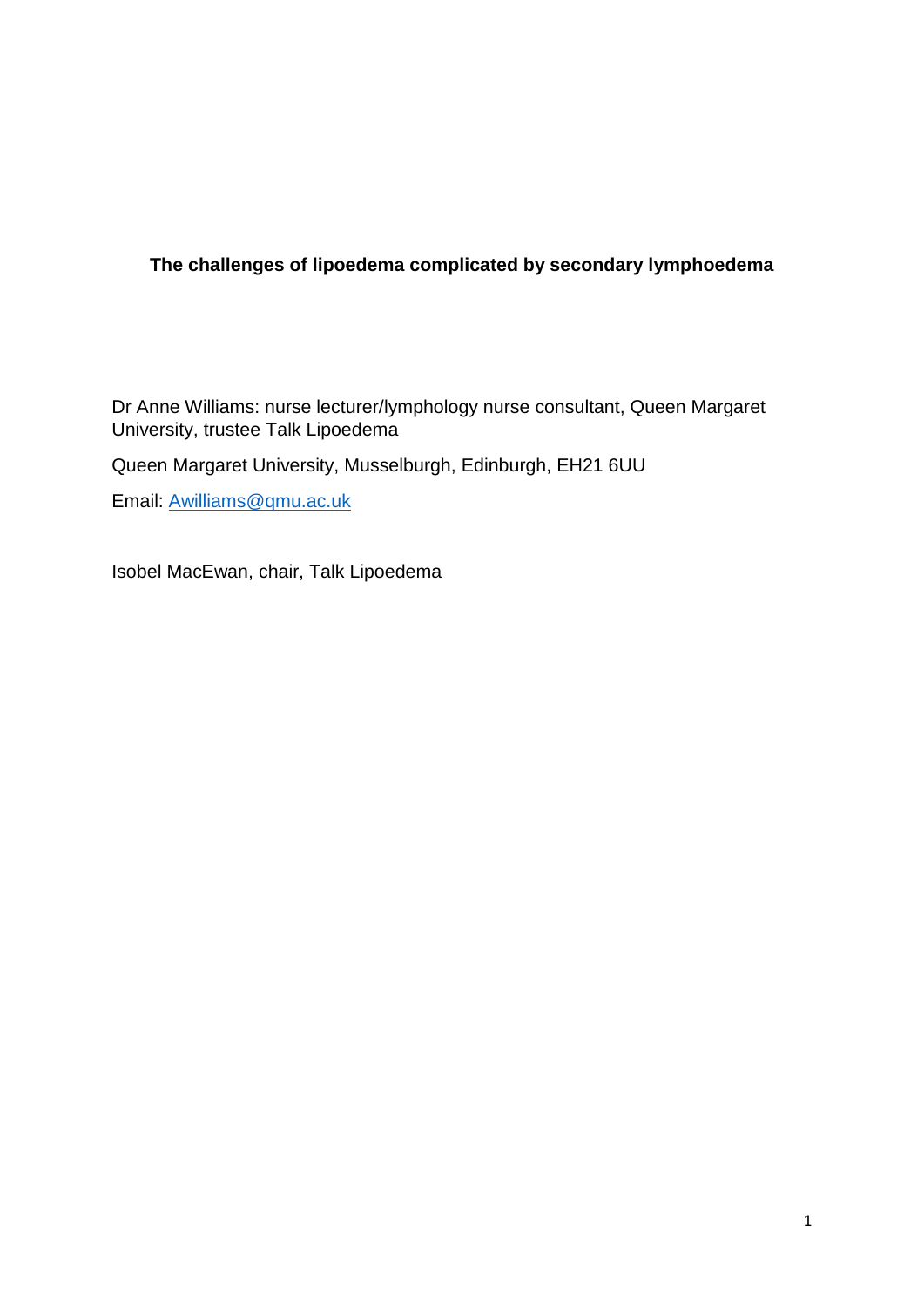## **Abstract**

In this article, Anne Williams and Isobel MacEwan explore the pathophysiology of lipoedema, the changes to the lymphatic system in lipoedema, and the challenges for individuals who live with lipoedema complicated by secondary lymphoedema and associated problems such as cellulitis.

## **Introduction**

Lipoedema is type of fat disorder that mainly affects women, and is associated with symmetrical proliferation of diet-resistant inflammatory fat tissue, most commonly in the legs, buttocks and arms (Figures 1 and 2) (Forner-Cordero et al 2012; Wounds UK 2017). In some individuals, a secondary lymphoedema can also develop when the lymphatic system becomes overwhelmed and is unable to effectively drain the interstitial fluid (Figure 3). This leads to additional problems such as skin and tissue changes, and a higher risk of cellulitis. This paper will overview current knowledge relating to lipoedema pathophysiology and the possible changes that occur when secondary lymphoedema develops in someone with lipoedema. It will outline the key steps that can be taken to avoid progressive complications such as cellulitis, including skin care, and the use of compression therapy, signposting the reader to additional information on cellulitis management.

## **Background to lipoedema pathophysiology and presentation**

The cause of lipoedema is not clear (Williams and MacEwan 2016; Wounds UK 2017), but may be associated with endocrine, connective tissue, auto-immune and inherited factors (Langendoen et al 2009; Wounds UK 2017). The condition is often mistaken for obesity, and while someone with lipoedema may also have a co-existing 'obesityrelated' problem, lipoedema fat is distinctly different, and does not respond to traditional weight loss strategies.

The various pathophysiological changes that may occur in lipoedema are outlined in Table 1. In the lower limbs, these lead to a characteristic leg shape in the early stages of lipoedema including an 'ankle bracelet' without foot swelling (Figure 1), and/or enlarged buttocks, without a similar increase in the waist and upper torso. Lipoedema also occurs in the arms but usually does not affect the hands. People with lipoedema may experience pain, particularly when pressure is applied to the area, and a tendency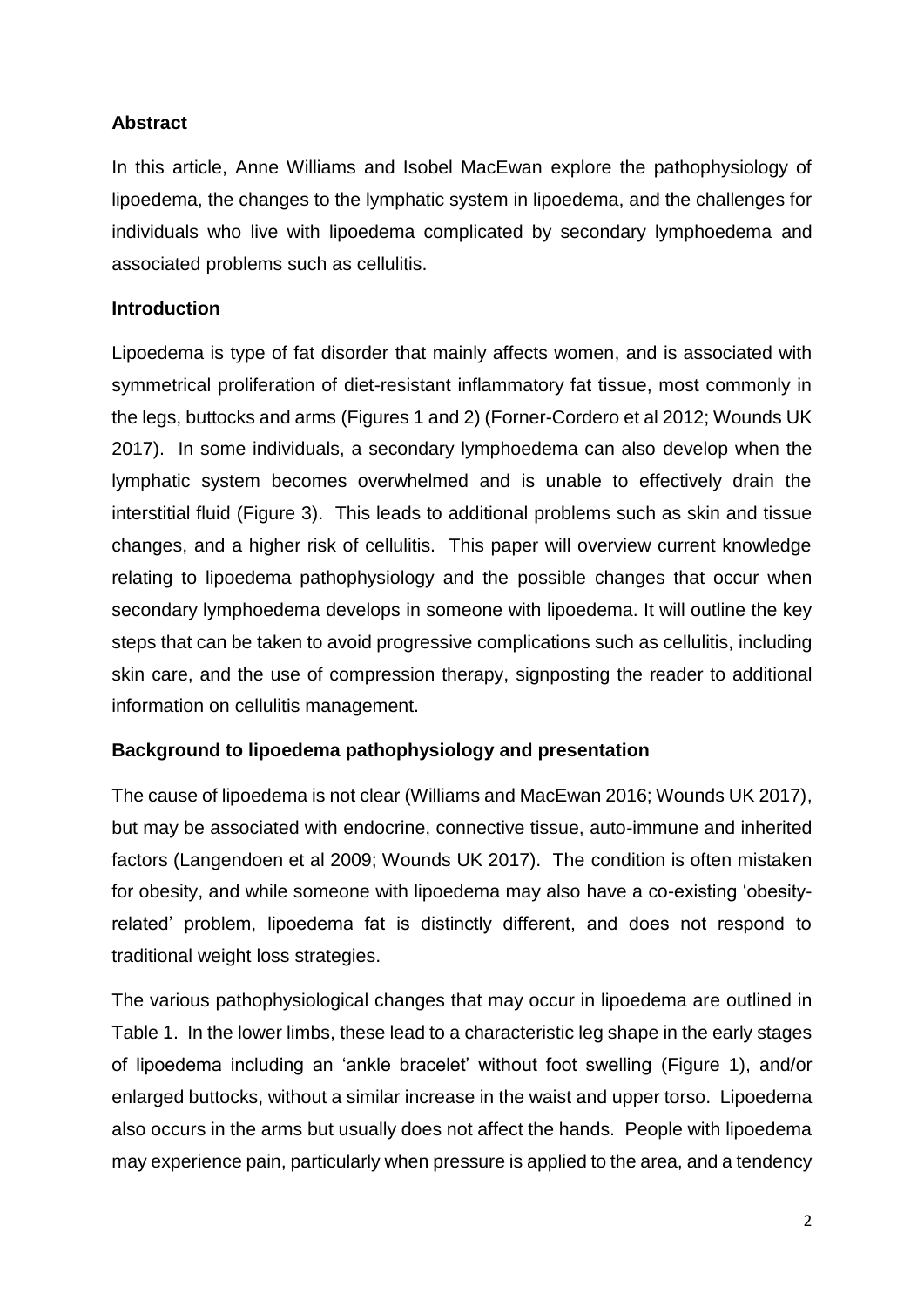to bruising. Enlargement of the limb, pain and bruising, can all make it challenging to obtain an accurate blood pressure reading, or take a blood specimen on the limb affected by lipoedema (Wounds UK 2017). When palpated, the tissues can often feel cool, due to the insulating effect of fat, and the skin is often distinctly soft and pliable with small lipomas sometimes felt beneath the skin.

Table 1: Possible pathophysiological features of lipoedema (adapted from Wounds UK 2017)

- Increased numbers (hyperplasia) of fat cells and/or increased size of fat cells (hypertrophy) in specific areas
- Infiltration of fat tissue by inflammatory products
- Growth of fragile blood capillaries in fat tissue
- Reduced elasticity of skin and connective tissue.

If lipoedema progresses, later stages can be associated with fat lobes or bulges, for example, adjacent to the knee (Figure 3) which can alter the gait, and may exacerbate a hip or knee joint problem. Significantly, changes also occur in the lymphatic drainage system, predisposing people with lipoedema to develop secondary lymphoedema (Wounds UK 2017).

# **Lymphatic system changes in lipoedema**

The lymphatic system is a one-way drainage system, removing interstitial fluid via a network of tiny lymphatic capillaries which drain into the contractile pre-collector and collector lymphatics (Figure 4). The collector lymphatics filter lymph through lymph nodes and back into the blood circulation. The lymphatic system therefore plays an active role in maintaining fluid balance, providing host defence and immune surveillance; the intestinal lymphatics (or lacteals) are also the main route for fat absorption in the body (Mortimer and Rockson 2014).

Evidence is limited but indicates that while the lymphatics may be normal in early stages of lipoedema, several changes may occur to predispose someone with lipoedema to develop lymphoedema. These include the development of lymphatic microaneurysms (Amann-Vesti et al 2001), increased interstitial fluid formation due to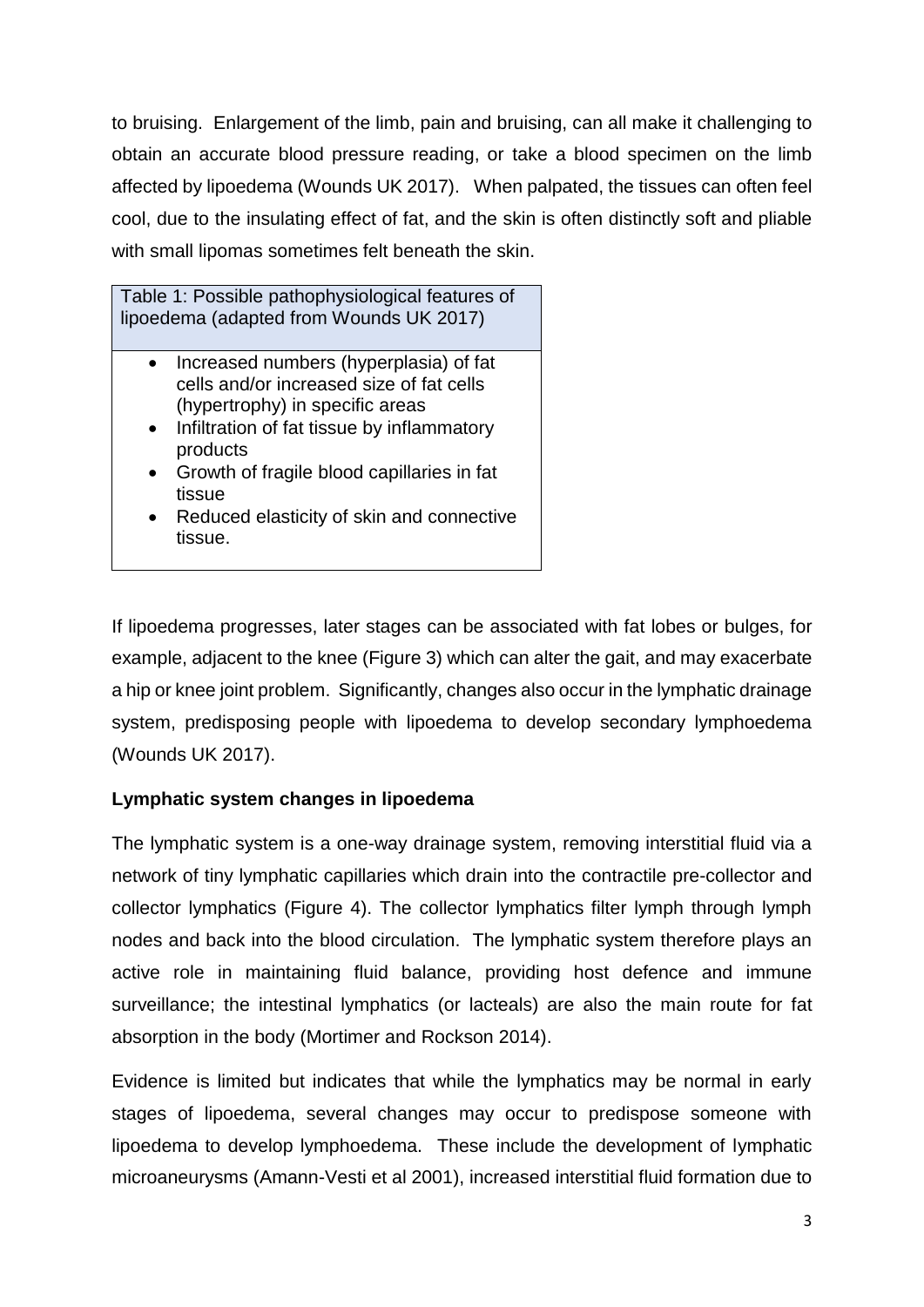blood capillary fragility, and inadequate lymph drainage in enlarged fat tissues (Wounds UK 2017). As the lymphatic system is now understood to be the main route for drainage of capillary filtrate (Mortimer and Rockson 2014), it follows that any changes to lymph drainage capacity may result in lymphoedema when the lymphatic system fails to keep up with microvascular filtration rates. It may also be surmised that, as the lymphatic system depends on tissue pressures to stimulate movement within the lymphatic vessels, the soft and pliable nature of skin and connective tissues in lipoedema may reduce the contractile efforts of these vessels. More work is required to better understand these mechanisms. However, from a clinical perspective, the accumulation of interstitial fluid and subsequent development of lymphoedema is a relatively common but often misunderstood complication of lipoedema.

#### **Recognising secondary lymphoedema associated with lipoedema**

This is sometimes referred to in the literature as lipo-lymphoedema, and may be suspected when a patient presents with one or more of the following:

- Signs of fluid accumulation including indentations in the skin, feelings of heaviness, or an obvious pitting oedema, when finger pressure is gently applied to the tissues for up to 30 seconds.
- Foot swelling and a positive Stemmer's sign. The feet are not normally swollen in lipoedema, but may begin to show signs of swelling, and eventually a positive Stemmer's sign, with an inability to pinch up the skin at the base of the second toe, due to tissue fibrosis (Lymphoedema Framework 2006).
- Changes in the tissues which become harder (due to fibrosis) and warm (usually due to inflammatory processes). This is distinctly different to the soft and cooler nature of 'pure' lipoedema. Tissue fibrosis may become obvious in the fat lobes, or in other dependent areas, and the skin may look like 'orangepeel', or develop small wart-like bulges called papillomas. For some people these change may also be complicated by ulceration and lymphorrhoea (leakage of lymph), hyperkeratosis or lipodermatosclerosis, resulting in extreme changes to leg shape such as narrowing in the gaiter area.
- Risk of cellulitis in the swollen areas (Figures 5a, 5b, 5c) may be associated with underlying primary lymphatic insufficiency (Damstra et al. 2008), lymph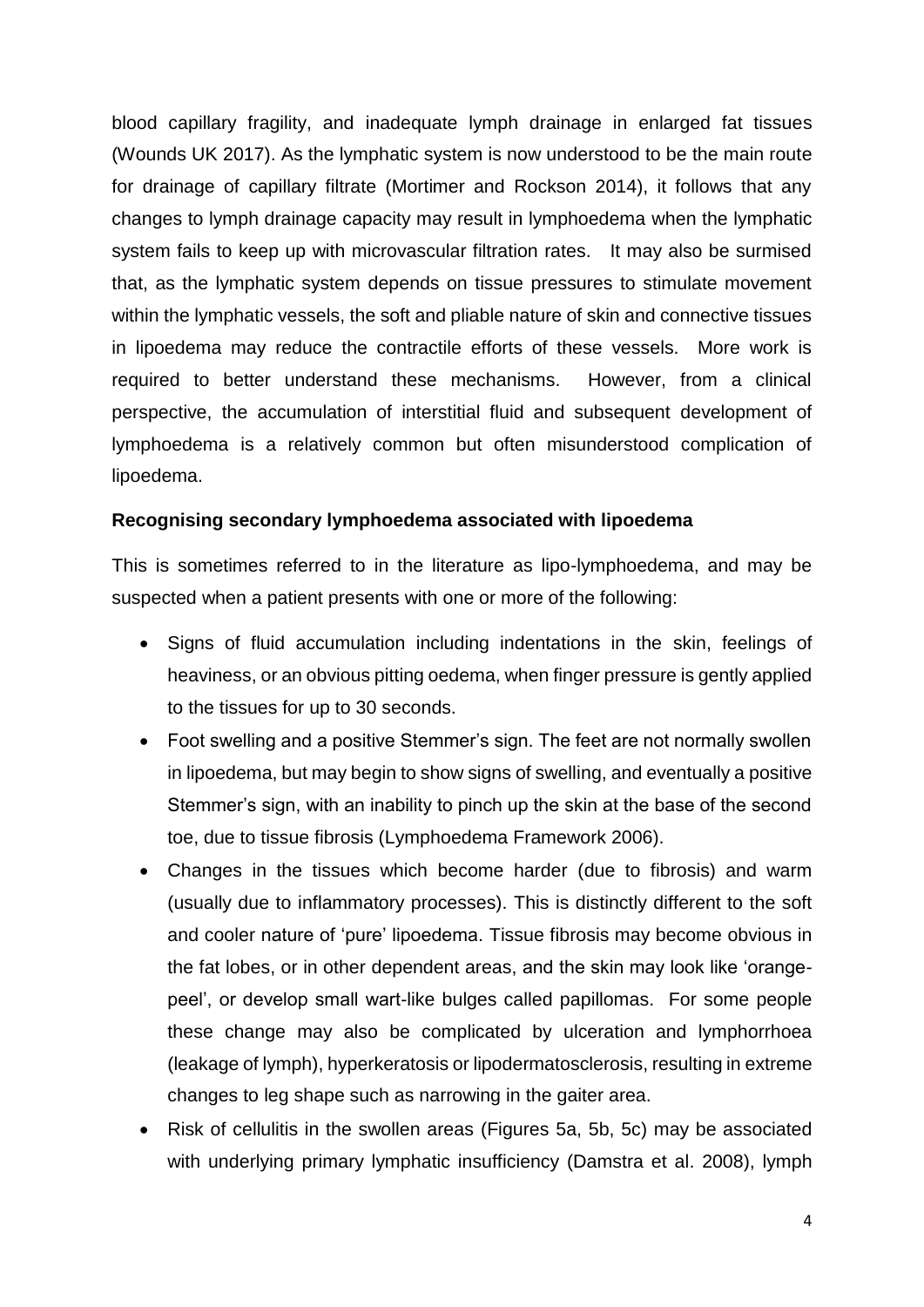stasis, and generalised inflammatory processes that readily develop into an acute cellulitis or erysipelas (Figures 5a, 5b and 5c illustrate cellulitis in individuals with lipoedema and secondary lymphoedema).

It should also be acknowledged that people with lipoedema may experience oedema related to other conditions such as heart failure, obesity, or surgery such as joint replacement. A comprehensive assessment of the various factors contributing to oedema formation is therefore required, including a review of medications that also influence and exacerbate oedema formation (Mortimer and Rockson 2014). Importantly, diuretics are unlikely to be useful in this group, unless indicated for other conditions such as heart failure.

#### **Cellulitis**

There is limited literature related to cellulitis in people with lipoedema. However evidence from peer and online support services provided by organisations such as Talk Lipoedema, indicates that cellulitis in lipoedema may be more common than expected. In a small survey of 50 women with lipoedema, 17 (34%) reported having had cellulitis (Williams and MacEwan 2016). There are anecdotal reports of extreme reactions to insect bites leading to cellulitis in someone with lipoedema, even in early stages of lipoedema (Figure 6); and fatal sepsis resulting from cellulitis n in women with lipoedema.

Cellulitis, sometimes referred to as erysipelas, is a non-contagious acute spreading infection of the skin and subcutaneous tissues with a sudden onset, characterised by redness, heat, swelling, pain, tenderness and, usually, fever with a raised body temperature (British Lymphology Society (BLS) and Lymphoedema Support Network (LSN) 2016). It may develop as a result of an obvious skin break such as a cut, bite, or areas of skin inflammation such as tinea pedis (athlete's foot) or dermatitis, although a specific cause is not always obvious. Recurrent cellulitis can be a debilitating problem, often due to inadequate first-line management. However, it is also imperative that cellulitis is correctly diagnosed and differentiated from conditions such as eczema, dermatitis, deep vein thrombosis and acute lipodermatosclerosis (Levell et al 2011), so antibiotic therapy is not used inappropriately.

When treatment with antibiotics is timely and the response to treatment can be monitored, most patients with cellulitis will be managed at home with oral antibiotic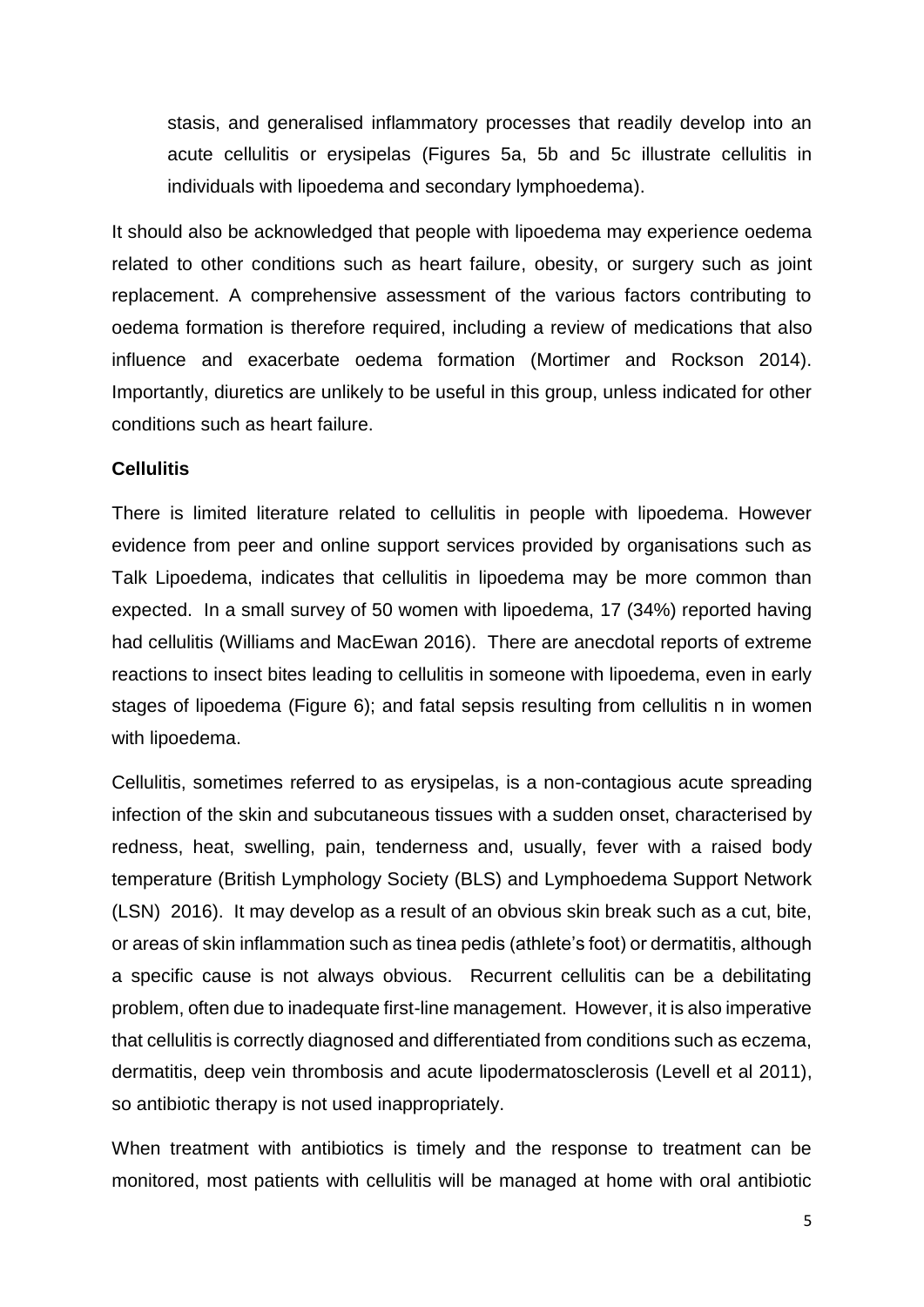therapy. This may include amoxicillin 500mg 8-hourly or, if allergic to this, erythromycin 500 mg 6-hourly or clarithromycin 500 mg 12-hourly (BLS and LSN 2016). Patients with signs of sepsis, or continuing or deteriorating systemic signs after 48 hours of oral antibiotic treatment, require admission to hospital for intravenous antibiotic therapy. Blood tests such as C-reactive protein (CRP), which is an indicator of inflammation or infection, and white cell count are recommended where appropriate (BLS and LSN 2016). In one study of 635 patients with lower limb cellulitis referred to a cellulitis clinic run by an experienced dermatology nurse, 18 patients required admission for IV antibiotics (Levell et al 2011). Further work is required to better understand the context and extent of cellulitis in people with lipoedema complicated by lymphoedema, as it is likely that cellulitis itself may further compromise the health and function of the lymphatic system.

### **Preventing complications of secondary lymphoedema related to lipoedema**

Early identification of lipoedema and recognition of when oedema may be developing is key to the prevention of complications such as cellulitis and deterioration in skin and tissue condition. Recognising when someone has lipoedema and related problems with lymphoedema provides opportunity to initiate support with self-management and/or refer to appropriate professionals such as a lymphoedema, tissue viability, vascular or dermatology services.

Self-management approaches aim to enhance the health of the lymphatics and adjacent tissues, reducing swelling and accumulation of fluid, leading to improved physical and mental wellbeing. It is important to note that women with lipoedema may experience considerable psychological distress and poor quality of life (Dudek et al. 2016; Wounds UK 2017). This may be associated with years of misdiagnosis, limited response to extreme dieting, the social stigma of increased body size, and the debilitating physical features of lipoedema such as pain and poor mobility (Wounds UK 2017). This distress will influence motivation towards self-care and may compromise the relationship with health professionals. Therefore a sensitive and empathic approach to self-management support is required.

#### **Self-management support**

*Skin care*: regular washing, care with drying the skin, and use of emollients will help to ensure the skin remains intact and inflammatory processes are minimised (Wounds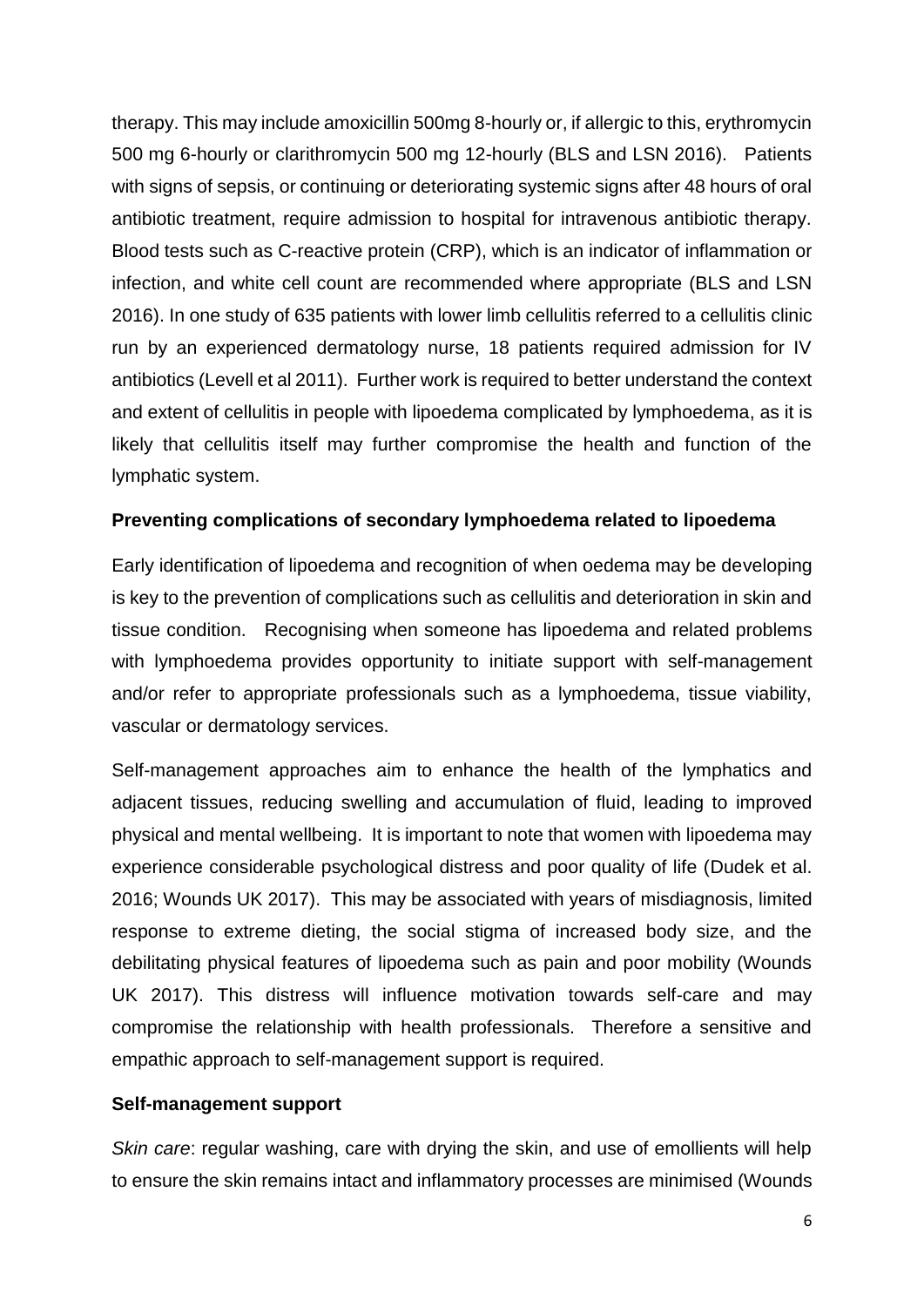UK 2017). The person should be encouraged to identify and respond to changes in their skin and tissues, seeking advice where appropriate.

*Preventative care*: this can include a range of approaches which aim to prevent deterioration in the skin, tissues, underlying microcirculation and lymphatics (Williams 2010). For example, use of insect repellent to avoid stings, or immediate use of an antiseptic on a skin break. Patients may wish to avoid venepuncture or blood pressure recording in a swollen area, and alternatives may be negotiated, for example, recording of blood pressure on the lower arm. However, further research is required to better understand the risk of cellulitis associated with these activities.

*Use of compression therapy*: compression therapy aims to reduce capillary filtration and enhance lymphatic and venous function, to improve limb shape, skin integrity, and quality of life (Wounds UK 2015). In a previous paper we outlined the compression therapy choices for people with lipoedema (Williams and MacEwan 2016) and further detail is now available (Wounds UK 2017). When secondary lymphoedema has developed as a result of lipoedema, decongestive treatment including bandaging may be required to reduce the fluid component, before a compression stocking is fitted. The use of adjustable compression wraps now provides additional scope for selfmanagement. Correct measurement and fitting of compression garments is imperative, and referral to appropriate services should be considered, with compression donning and doffing aids made available where necessary.

*Healthy eating and weight management*: a survey showed that 98% of women with lipoedema had tried to lose weight (Fetzer and Fetzer 2016). Although there is limited research evidence available regarding the most effective dietary approach for people with lipoedema (Wounds UK 2017), support and advice is available through various organisations such as Talk Lipoedema and Lipoedema UK.

*Physical activity*: where physical activity is important in managing weight, and improving mental wellbeing, it will also enhance lymph drainage. Activities can include swimming, seated exercises, Nordic walking, or specific activities such as the Tripudio Movement System, which specifically aims to improve lymph drainage and physical function. It should be acknowledged that people with lipoedema may lack confidence to take part in these activities, although there is evidence that group approaches can be motivating and effective in people with lymphoedema (McGowan et al. 2013).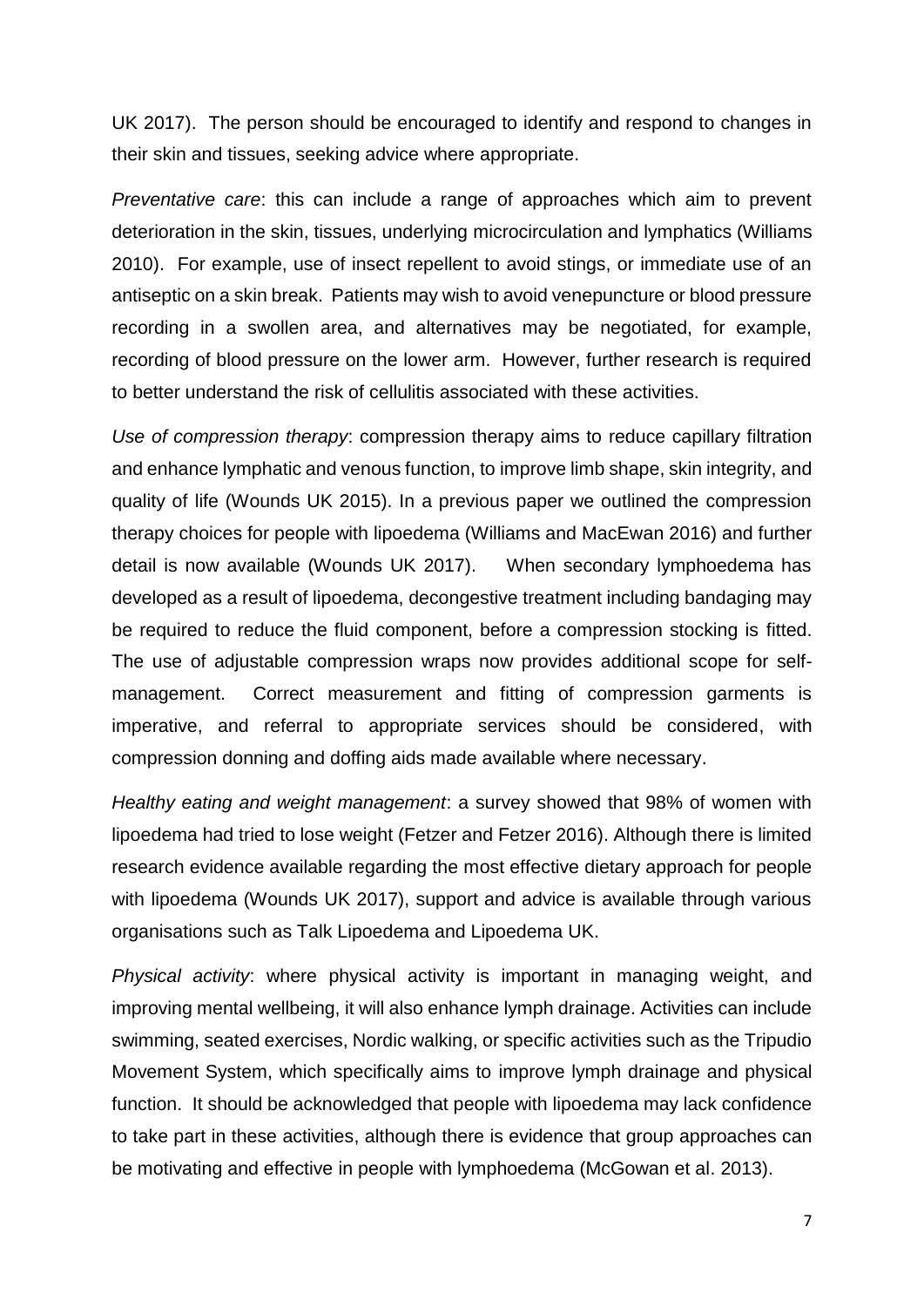*Other approaches to improve symptoms*: there are a variety of other approaches that may be used as part of self-management and by health care professionals to enhance wellbeing, manage symptoms such as pain, and reduce oedema. These include manual lymphatic drainage, self-lymphatic drainage, gentle skin brushing, kinesiotaping, and deep oscillation therapy (Wounds UK 2017). Further research is required to improve understanding of the influence and effectiveness of these approaches on outcomes for women with lipoedema.

# **Conclusion**

Lipoedema is a poorly understood condition that can be complicated by secondary lymphoedema. This can result in many challenges for people with lipoedema and health professionals, particularly related to poor skin integrity, abnormal limb shape that influences mobility, and cellulitis. A partnership approach, providing support with self-management, and referral to appropriate services, is key to reducing the risk of progressive and challenging complications of lipoedema, and improving quality of life. A newly available Best Practice Document for the Management of Lipoedema (Wounds UK 2017) is a key resource for those with lipoedema, health professionals and service development teams.

For further information please see: http://www.talklipoedema.org/

## **References**

Amann-Vesti BR, Franzeck UK, Bollinger A (2001) Microlymphatic aneurysms in patients with lipedema. Lymphology 34, 4, 170-75.

British Lymphology Society (BLS) and Lymphoedema Support Network (LSN) (2016) Consensus document on the management of cellulitis in lymphoedema. Available at: http://www.thebls. com/the-bls/professional-and-patients/cellulitis-inlymphoedema/.

Damstra, R.J., van Steensel, M.A., Boomsma, J.H., Nelemans, P., Veraart, J C. (2008) Erysipelas as a sign of subclinical primary lymphoedema: a prospective quantitative scintigraphic study of 40 patients with unilateral erysipelas of the leg. British Journal of Dermatology, 158, 6, 1210-5.

Dudek JE, Bialaszek W, Ostaszewski P (2016) Quality of life in women with lipoedema: a contextual behavioural approach. Qual Life Res 25, 401-8.

Fetzer A, Fetzer S (2016) Lipoedema UK Big Survey 2014 Research Report. Available at:<http://www.lipoedema.co.uk/lipoedema-uks-big-survey/>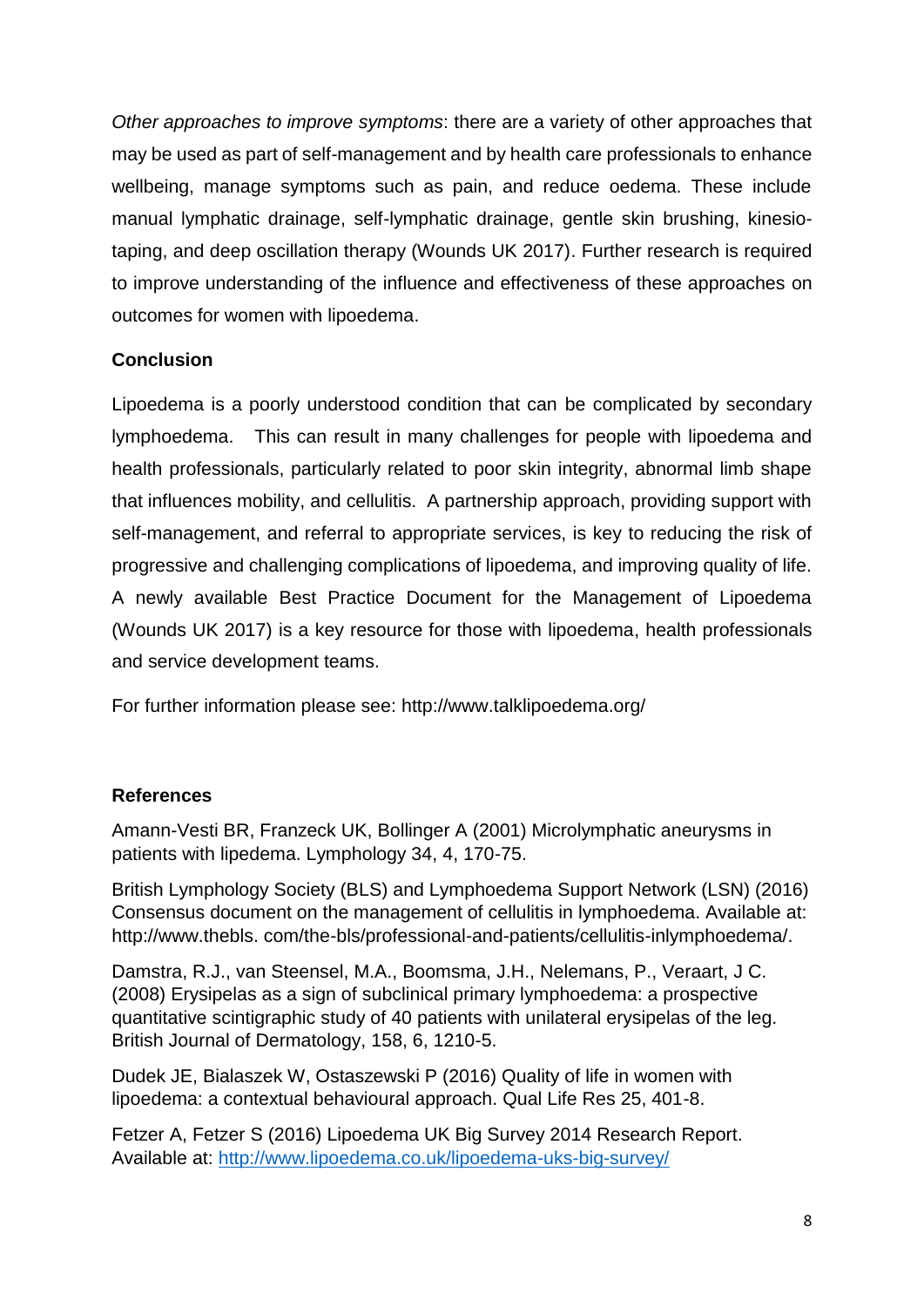Forner-Cordero I, Szolnoky G, Forner-Cordero, A, et al. (2012) Lipedema: an overview of its clinical manifestations, diagnosis and treatment of the disproportional fatty deposition syndrome – systematic review. Clinical Obesity, 2, pp.86-95.

Langendoen SI, Habbema L, Nijsten TEC, & Neuman HAM. (2009) Lipoedema: from clinical presentation to therapy. A review of the literature. British Journal of Dermatology, 161, pp.980-6.

Levell, N.J., Windfield, C.G., Garioch, J.J. (2011) Severe lower limb cellulitis is best diagnosed by dermatologists and managed with shared care between primary and secondary care. British Journal of Dermatology, 164, 1326-8

Lymphoedema Framework (2006) Best Practice for the Management of Lymphoedema, International consensus. London: MEP Ltd.

McGowan, A., Williams, A., Davidson, F. & Williams, J. (2013) A self-management group programme for people with lymphoedema: experiences from a Third Sector Project. British Journal of Community Nursing, Chronic Oedema Supplement, pp. S6-12.

Mortimer PS, Rockson SG (2014) New developments in clinical aspects of lymphatic disease. Journal of Clinical Investigations 124, 3, 1-7. Williams A. (2010) Self-care in lymphoedema. Journal of Community Nursing, 24 (4) 28, 30, 32-4.

Williams, A., MacEwan, I. (2016) Accurate diagnosis and self-care support for women with lipoedema. Practice Nursing, 27, 7, 325-332.

Wounds UK Best Practice Statement (2015) Compression hosiery (2nd edn). London: Wounds UK. Available to download from: [www.wounds-uk.com.](http://www.wounds-uk.com/)

Wounds UK (2017) Best Practice Guidelines: The Management of Lipoedema. London: Wounds UK, 2017. Available to download from: [www.wounds-uk.com.](http://www.wounds-uk.com/)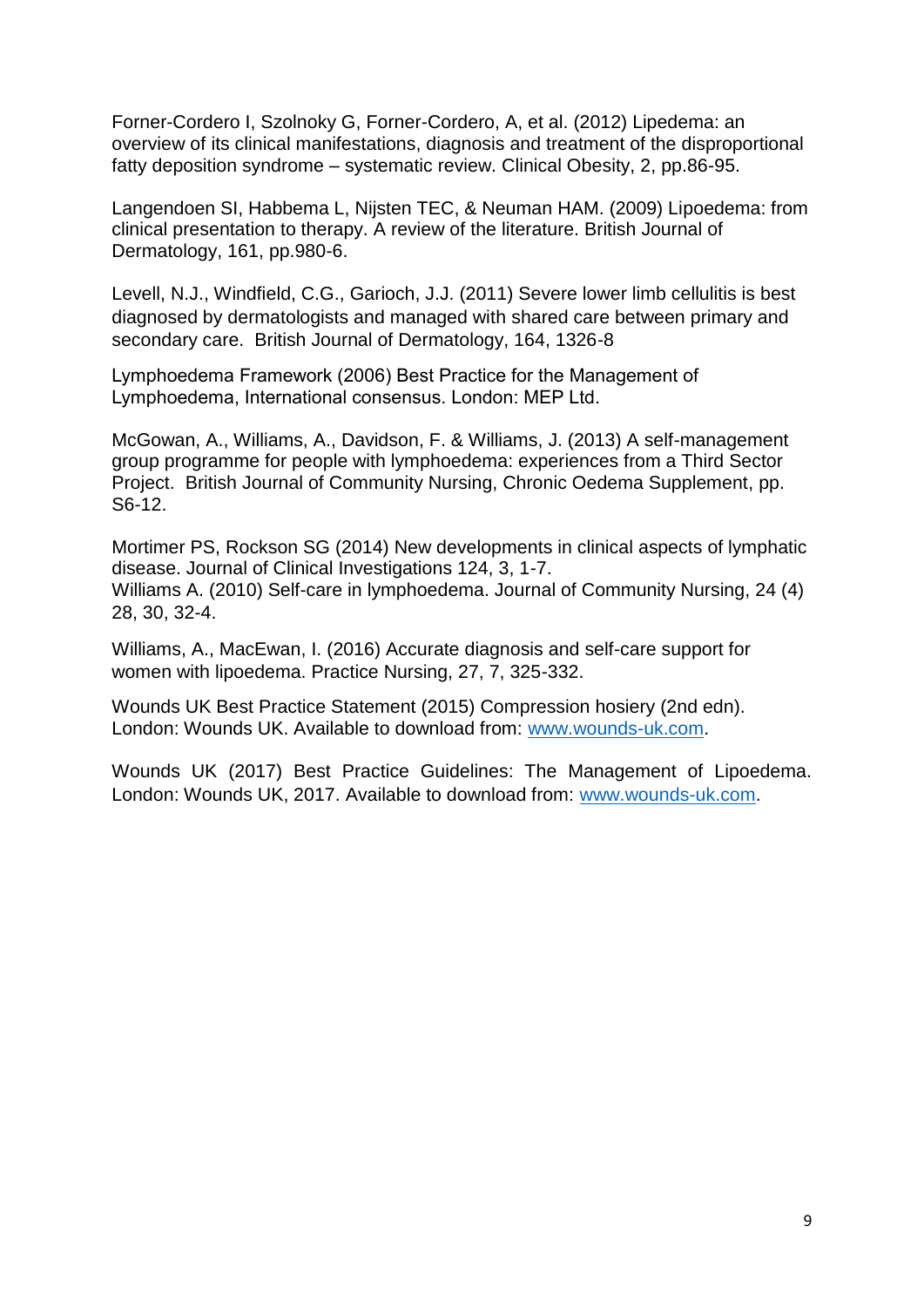

Figure 1: Early stage lipoedema



Figure 2: Lipoedema of the left arm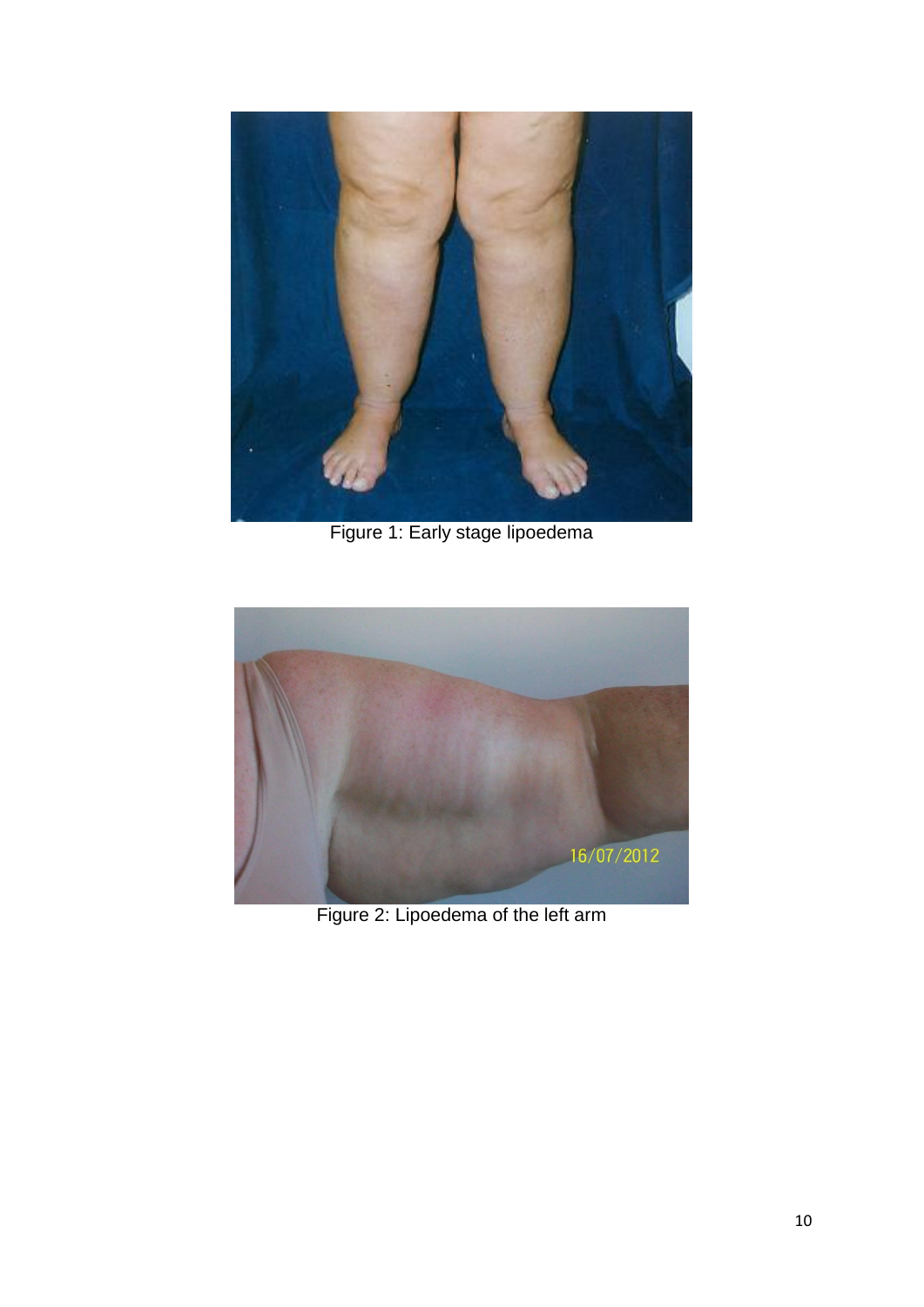

Figure3: Lipoedema complicated by secondary lymphoedema



Figure 4: The lymphatic system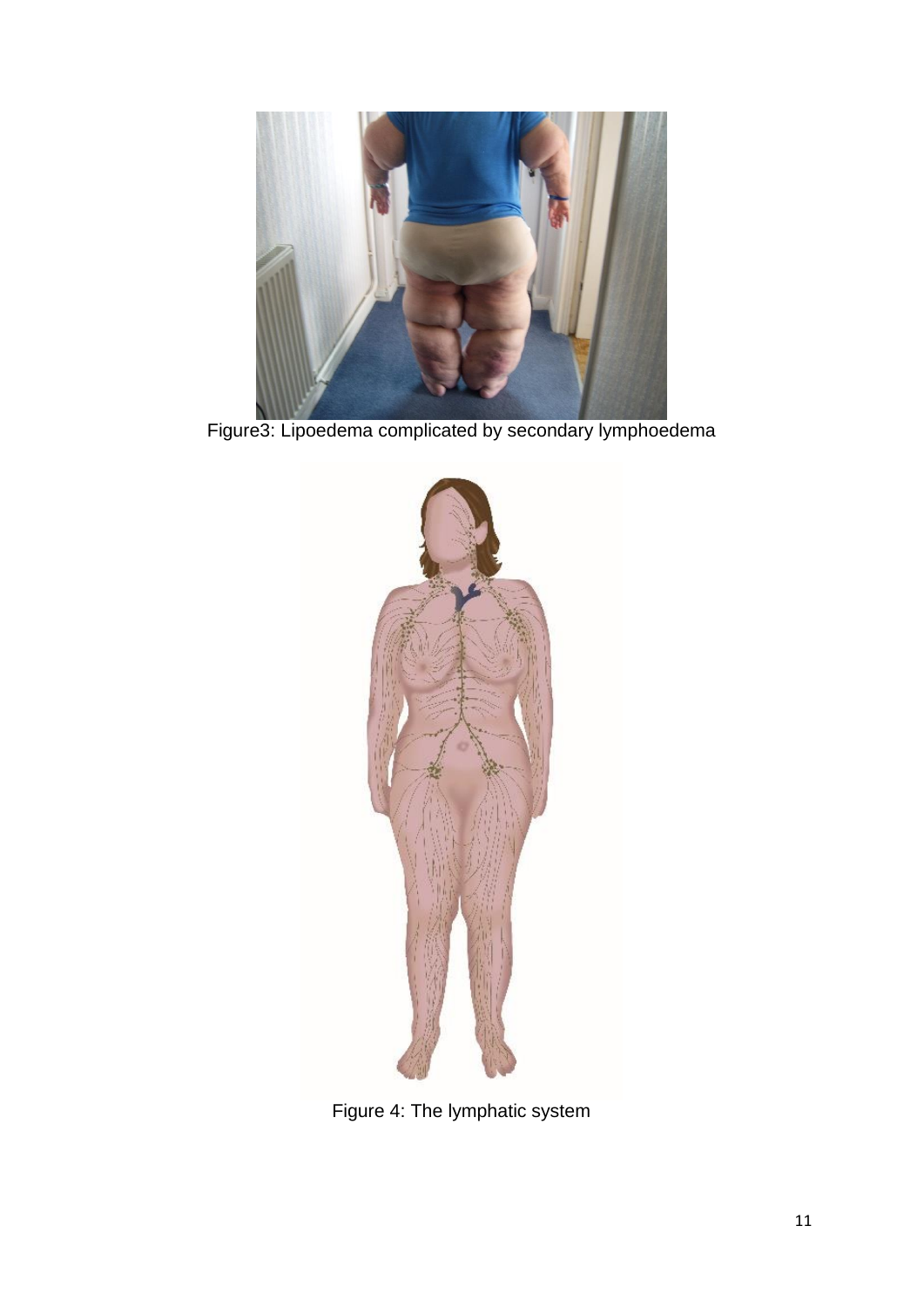

Figure 5a: Cellulitis and blistering of the leg in someone with lipoedema and secondary lymphoedema



Figure 5b: Cellulitis of the right leg in someone with lipoedema and secondary lymphoedema